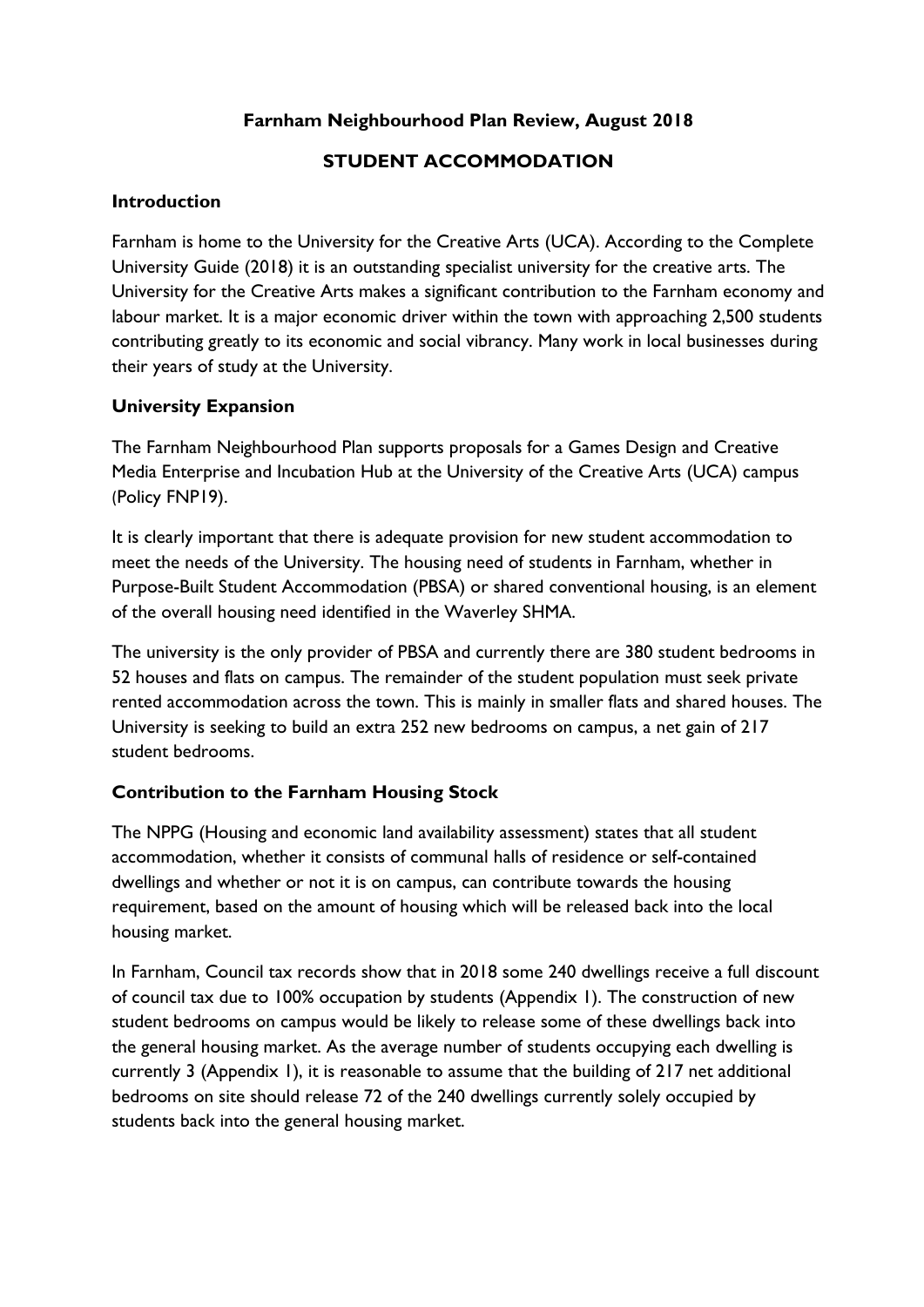# **Conclusion**

The overall housing need in the West Surrey SHMA incorporates the need for student accommodation. The NPPG (Housing and economic land availability assessment) states that all student accommodation can contribute towards the housing requirement - based on the amount of housing which will be released back into the local housing market. Up to date local evidence illustrates how the completion of new PBSAs in Farnham will contribute to meeting Farnham's overall housing need at the ratio of three student bedrooms equating to a single dwelling. The planned expansion of accommodation at UCA therefore represents the supply of the equivalent of an additional 72 dwellings in Farnham which should be counted towards meeting the local housing requirement.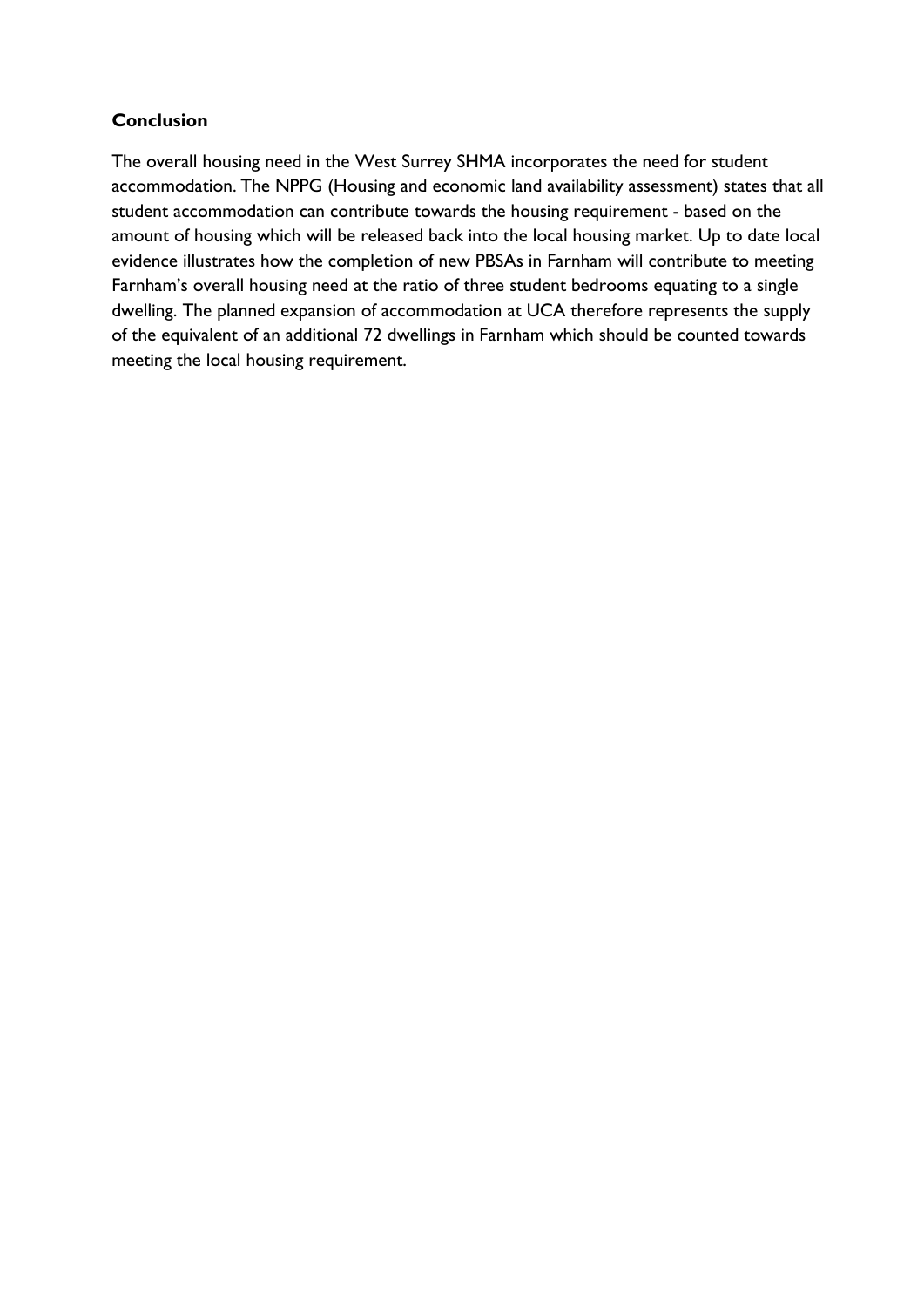| No.               | <b>Street</b> | <b>Number of students</b> |
|-------------------|---------------|---------------------------|
|                   | reference     | within the Neighbourhood  |
|                   |               | Plan area in dwellings    |
|                   |               | exempt from Council Tax   |
|                   |               | because they were         |
|                   |               | occupied only by students |
| I.                | 100090        | 2                         |
| $\overline{2}$ .  | 100090        | $\overline{2}$            |
| $\overline{3}$ .  | 100100        | I                         |
| $\overline{4}$    | 100105        | $\overline{2}$            |
| 5.                | 100105        | $\overline{2}$            |
| $\overline{6}$    | 100105        | I                         |
| 7.                | 100210        | 4                         |
| 8.                | 100210        | 4                         |
| 9.                | 100435        | 5                         |
| 10.               | 100465        | I                         |
| П.                | 100510        | I                         |
| $\overline{12}$ . | 100510        | $\overline{2}$            |
| 13.               | 100510        | I                         |
| 14.               | 100510        | $\overline{2}$            |
| $\overline{15}$ . | 100525        | 4                         |
| 16.               | 100630        | 5                         |
| $\overline{17}$ . | 100780        | $\overline{\bf{4}}$       |
| $\overline{18}$   | 100780        | 3                         |
| 19.               | 100780        | I                         |
| $\overline{20}$ . | 100780        | 4                         |
| $\overline{21}$ . | 101005        | I                         |
| $\overline{22}$ . | 101060        | I                         |
| 23.               | 101146        | I                         |
| $\overline{24}$ . | 101215        | 4                         |
| 25.               | 101215        | 5                         |
| 26.               | 101215        | 4                         |
| 27.               | 101215        | 4                         |
| 28.               | 101215        | I                         |
| 29.               | 101215        | $\overline{2}$            |
| 30.               | 101380        | 3                         |
| $\overline{31}$ . | 101380        | 2                         |
| 32.               | 101380        | I                         |
| 33.               | 101391        | I                         |
| 34.               | 101580        | I                         |
| 35.               | 101790        | 3                         |
| 36.               | 101830        | 3                         |
| 37.               | 101885        | 2                         |
|                   |               | $\mathbf{M}$              |

*Source: Council Tax Records, Waverley Borough Council, June 2018*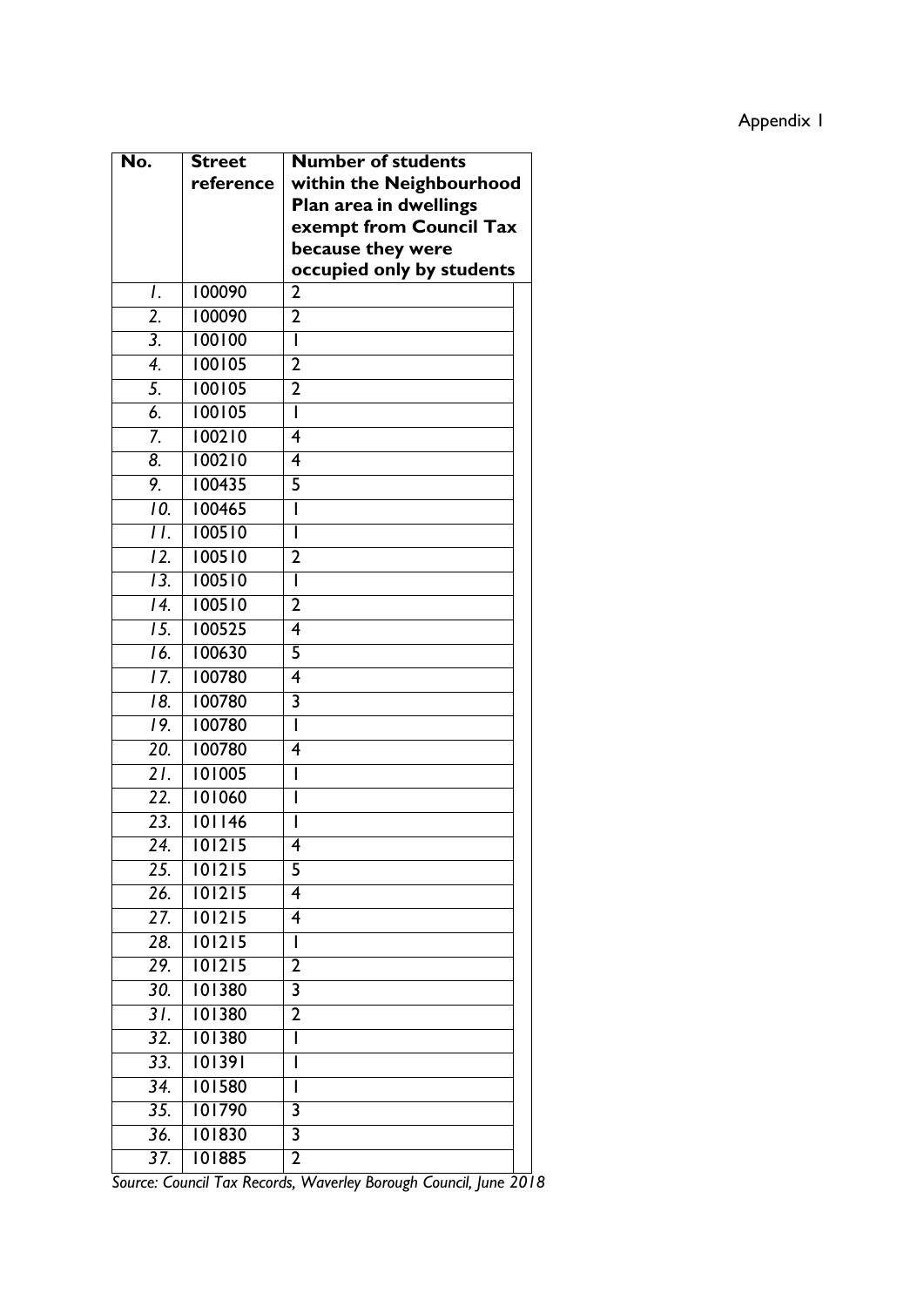| $\overline{38}$ . | 102040 | 8                       |
|-------------------|--------|-------------------------|
| 39.               | 102040 | 5                       |
| $\overline{40}$ . | 102040 | $\overline{\mathsf{5}}$ |
| $\overline{41}$ . | 102040 | $\overline{\mathsf{5}}$ |
| 42.               | 102040 | 5                       |
| $\overline{43}$ . | 102040 | $\overline{6}$          |
| 44.               | 102040 | $\overline{6}$          |
| $\overline{45}$ . | 102040 | 5                       |
| 46.               | 102040 | $\overline{5}$          |
| $\overline{47}$ . | 102040 | $\overline{6}$          |
| 48.               | 102040 | 6                       |
| 49.               | 102040 | 7                       |
| 50.               | 102040 | $\overline{2}$          |
| $\overline{51}$   | 102040 | 7                       |
| $\overline{52}$ . | 102040 | 7                       |
| 53.               | 102040 | $\overline{2}$          |
| 54.               | 102160 | Ī                       |
| 55.               | 102160 | 4                       |
| 56.               | 102160 | $\overline{2}$          |
| 57.               | 102160 | $\overline{2}$          |
| 58.               | 102160 | I                       |
| 59.               | 102161 | $\overline{4}$          |
| 60.               | 102190 | 4                       |
| 61.               | 102295 | $\overline{\mathbf{4}}$ |
| 62.               | 102295 | $\overline{4}$          |
| 63.               | 102340 | $\overline{4}$          |
| 64.               | 102351 | Ī                       |
| 65.               | 102469 | $\overline{2}$          |
| 66.               | 102520 | $\overline{\mathbf{3}}$ |
| 67.               | 102550 | ı                       |
| 68.               | 103105 | $\overline{1}$          |
| 69.               | 103210 | 4                       |
| $\overline{70}$ . | 103210 | 5                       |
| 71.               | 103210 | 5                       |
| 72.               | 103210 | 3                       |
| 73.               | 103210 | $\overline{6}$          |
| 74.               | 103211 | $\overline{2}$          |
| 75.               | 103211 | $\overline{2}$          |
| 76.               | 103211 | $\overline{2}$          |
| 77.               | 103211 | $\overline{2}$          |
| 78.               | 103235 | $\overline{2}$          |
| 79.               | 103255 | 5                       |
| 80.               | 103255 | $\overline{6}$          |
| 81.               | 103255 | 4                       |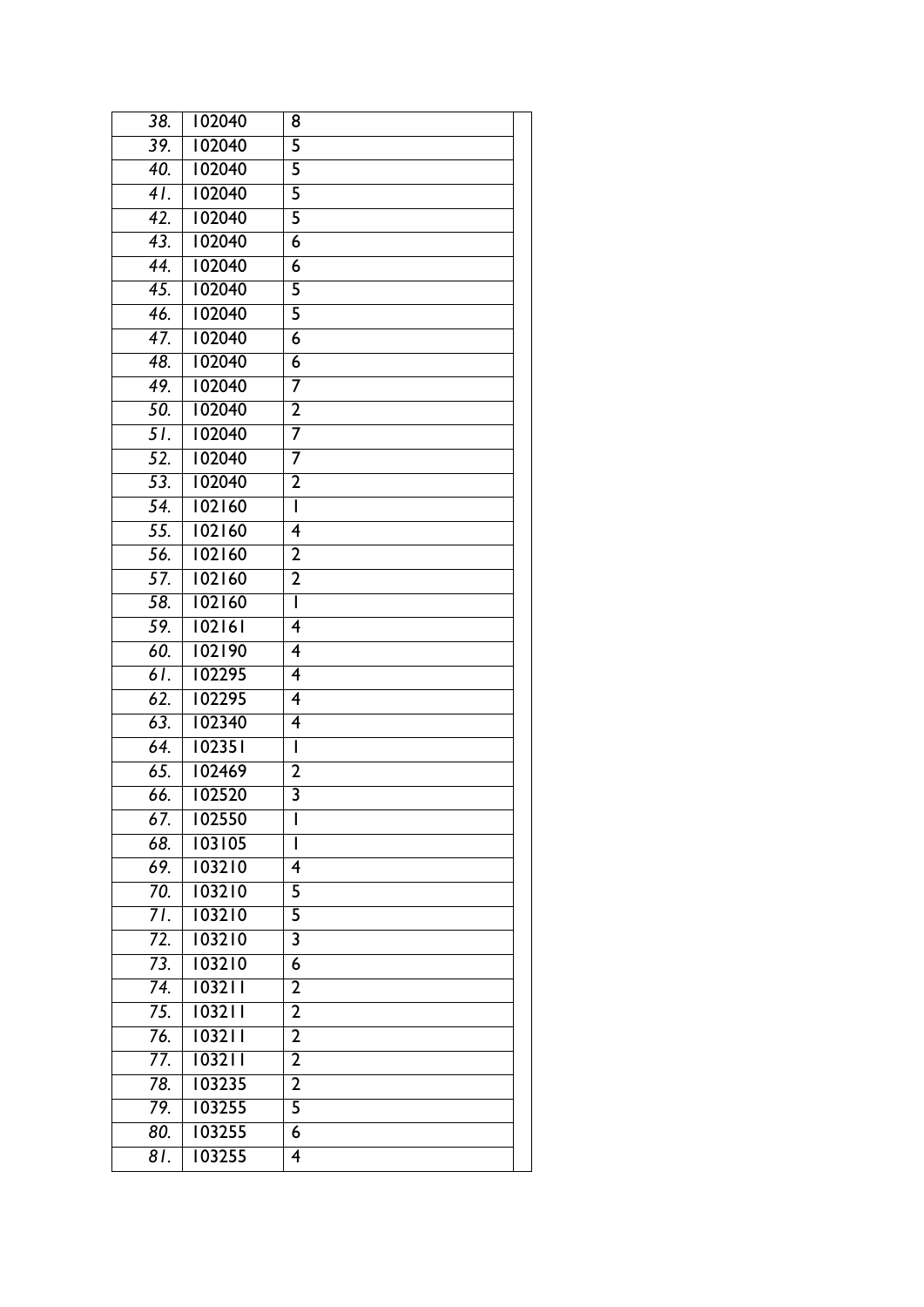| 82.                | 103495 | $\overline{2}$           |
|--------------------|--------|--------------------------|
| 83.                | 103495 | $\overline{4}$           |
| $\overline{84}$    | 103770 | I                        |
| 85.                | 103795 | $\overline{4}$           |
| $\overline{86}$ .  | 103795 | 6                        |
| 87.                | 103795 | $\overline{6}$           |
| 88.                | 104125 | $\overline{2}$           |
| 89.                | 104290 | $\overline{2}$           |
| 90.                | 104350 | 4                        |
| 91.                | 104350 | 4                        |
| 92.                | 104350 | 4                        |
| 93.                | 104380 | $\overline{\mathbf{3}}$  |
| 94.                | 104380 | $\overline{\mathbf{3}}$  |
| 95.                | 104380 | $\overline{\mathbf{3}}$  |
| 96.                | 104380 | 4                        |
| 97.                | 104380 | $\overline{4}$           |
| 98.                | 104380 | 4                        |
| 99.                | 104380 | $\overline{4}$           |
| 100.               | 104425 | $\overline{4}$           |
| $\overline{101}$ . | 104500 | $\overline{2}$           |
| 102.               | 104620 | $\overline{4}$           |
| 103.               | 104620 | $\overline{\mathbf{3}}$  |
| 104.               | 105205 | I                        |
| $\overline{105}$ . | 105317 | 3                        |
| 106.               | 105400 | $\overline{\phantom{a}}$ |
| 107.               | 105415 | $\overline{\mathbf{3}}$  |
| 108.               | 105415 | 6                        |
| 109.               | 105431 | $\overline{2}$           |
| TTO.               | 105565 | Ī                        |
| HI.                | 105685 | 4                        |
| $11\overline{2}$   | 105685 | $\overline{4}$           |
| II3.               | 105685 | 4                        |
| $\overline{114}$   | 105685 | $\overline{\mathbf{4}}$  |
| TT 5.              | 105685 | 4                        |
| I 16.              | 105685 | 5                        |
| $\overline{117}$ . | 105685 | 5                        |
| II8.               | 105685 | 4                        |
| 119.               | 105685 | 3                        |
| $\overline{120}$ . | 105685 | $\overline{\mathbf{3}}$  |
| $\overline{121}$   | 105685 | 3                        |
| $\overline{122}$ . | 105685 | 4                        |
| 123.               | 105685 | $\overline{2}$           |
| $\overline{124}$ . | 105685 | 4                        |
| $\overline{125}$ . | 105685 | 4                        |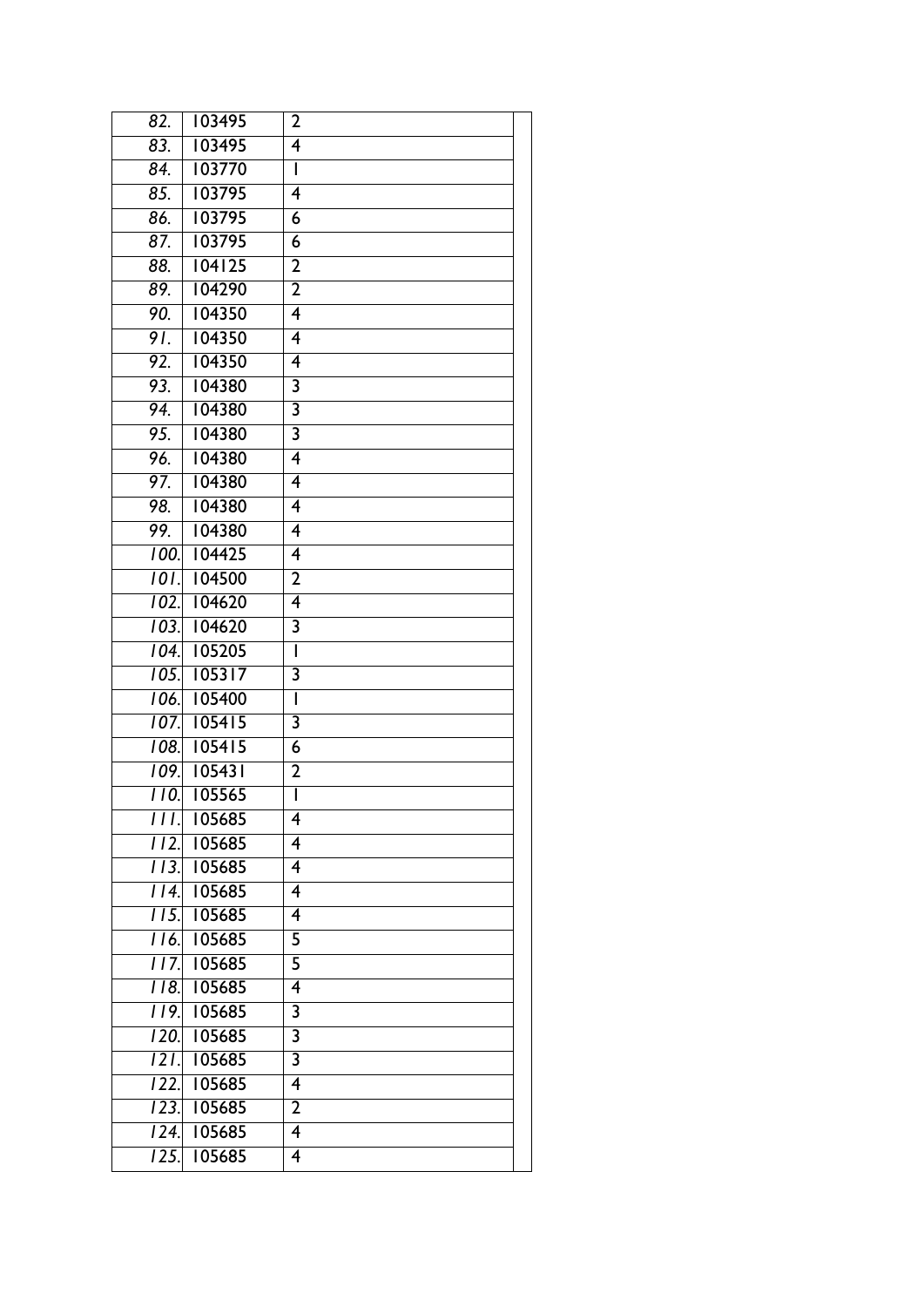| 105835<br>$\overline{126}$ . | 5                        |
|------------------------------|--------------------------|
| 105835<br>$\overline{127}$ . | $\overline{\mathbf{3}}$  |
| 105835<br>128.               | 4                        |
| 106000<br>129.               | $\mathsf{I}$             |
| 106060<br>130.               | 5                        |
| <u>131.</u><br>106060        | $\mathsf{I}$             |
| 132.<br>106060               | 5                        |
| 133.<br>106060               | 5                        |
| $\overline{134}$ .<br>106060 | $\overline{5}$           |
| 106135<br>135.               | 4                        |
| 106172<br>136.               | $\overline{2}$           |
| 106195<br>137.               | $\overline{2}$           |
| 106195<br>138.               | Ī                        |
| 106195<br>139.               | Ī                        |
| 106200<br>140.               | $\overline{\mathbf{3}}$  |
| 106210<br>141.               | $\overline{4}$           |
| 106215<br>$\overline{142}$ . | ī                        |
| 106225<br>$\overline{143}$ . | 8                        |
| 106255<br>$\overline{144}$ . | $\overline{2}$           |
| 106255<br>145.               | $\mathbf{I}$             |
| 106315<br>$\overline{146}$   | 4                        |
| 106330<br>$\overline{147}$ . | $\overline{\phantom{a}}$ |
| 106420<br>$\overline{148}$ . | $\overline{2}$           |
| 106420<br>$\overline{149}$ . | $\overline{2}$           |
| 150.<br>106420               | $\overline{2}$           |
| $\overline{151}$ .<br>106420 | Ī                        |
| 152.<br>106420               | I                        |
| 153.<br>106450               | $\overline{4}$           |
| 106630<br>154.               | 4                        |
| 106630<br>155.               | 4                        |
| $\overline{156}$ .<br>106630 | $\overline{4}$           |
| 106630<br>157.               | 3                        |
| 106630<br>158.               | 4                        |
| <u>159.</u><br>106630        | 3                        |
| 160.<br>106630               | 4                        |
| 16I.<br>106630               | 4                        |
| $\overline{162}$ .<br>106630 | $\overline{\mathbf{3}}$  |
| 106630<br>163.               | 4                        |
| 106630<br>164.               | I                        |
| 106630<br>$\overline{165}$ . | $\overline{\mathbf{4}}$  |
| 106630<br>166.               | $\overline{\mathbf{3}}$  |
| 106630<br>167.               | 3                        |
| 106630<br>168.               | 4                        |
| 106630<br>169.               | 4                        |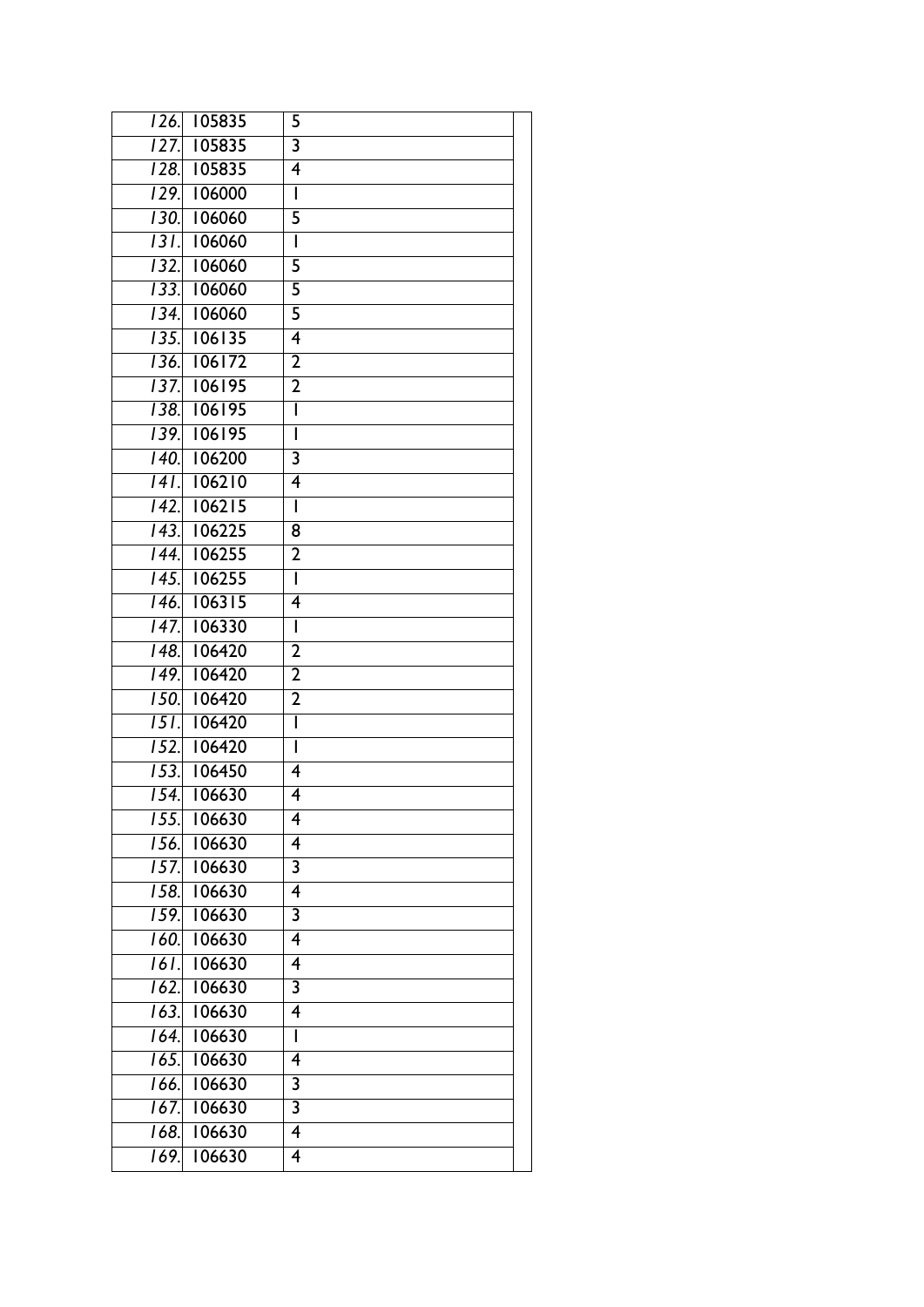| 170.               | 106630 | 4                        |
|--------------------|--------|--------------------------|
| $17\overline{1}$   | 106630 | 4                        |
| $\overline{172}$ . | 106630 | 4                        |
| $\overline{173}$ . | 106630 | $\overline{\mathbf{3}}$  |
| $\overline{174}$ . | 106630 | $\overline{\mathbf{3}}$  |
| 175.               | 106630 | Ī                        |
| 176.               | 106630 | ī                        |
| 177.               | 106630 | $\overline{4}$           |
| 178.               | 106630 | $\overline{4}$           |
| 179.               | 106630 | $\overline{\mathbf{3}}$  |
| 180.               | 106630 | 5                        |
| 18T.               | 106630 | $\overline{\mathbf{3}}$  |
| 182.               | 106630 | $\overline{\mathbf{3}}$  |
| 183.               | 106630 | 4                        |
| 184.               | 106630 | $\overline{4}$           |
| 185.               | 106720 | $\overline{5}$           |
| 186.               | 106780 | 4                        |
| 187.               | 106780 | 3                        |
| 188.               | 106855 | $\overline{2}$           |
| 189.               | 106855 | $\overline{2}$           |
| 190.               | 106855 | $\overline{4}$           |
| $\overline{191}$   | 106855 | $\overline{\phantom{a}}$ |
| 192.               | 106975 | 4                        |
| 193.               | 107185 | 4                        |
| $\overline{194}$   | 107260 | $\overline{3}$           |
| 195.               | 107260 | $\overline{6}$           |
| 196.               | 107260 | $\overline{1}$           |
| 197.               | 107305 | $\overline{\mathbf{3}}$  |
| 198.               | 107305 | Ī                        |
| 199.               | 107320 | I                        |
| 200.               | 107455 | $\overline{\mathbf{3}}$  |
| 201.               | 107455 | 3                        |
| 202.               | 107510 | $\overline{2}$           |
| 203.               | 107545 | 5                        |
| 204.               | 107545 | $\overline{\mathbf{4}}$  |
| 205.               | 107545 | 5                        |
| 206.               | 107545 | 5                        |
| 207.               | 107560 | $\overline{\mathbf{3}}$  |
| 208.               | 107665 | $\overline{\mathbf{3}}$  |
| 209.               | 107665 | 3                        |
| 210.               | 107665 | $\overline{\mathbf{3}}$  |
| $\overline{211}$ . | 107665 | 4                        |
| 212.               | 107665 | Ī                        |
| 213.               | 107665 | 3                        |